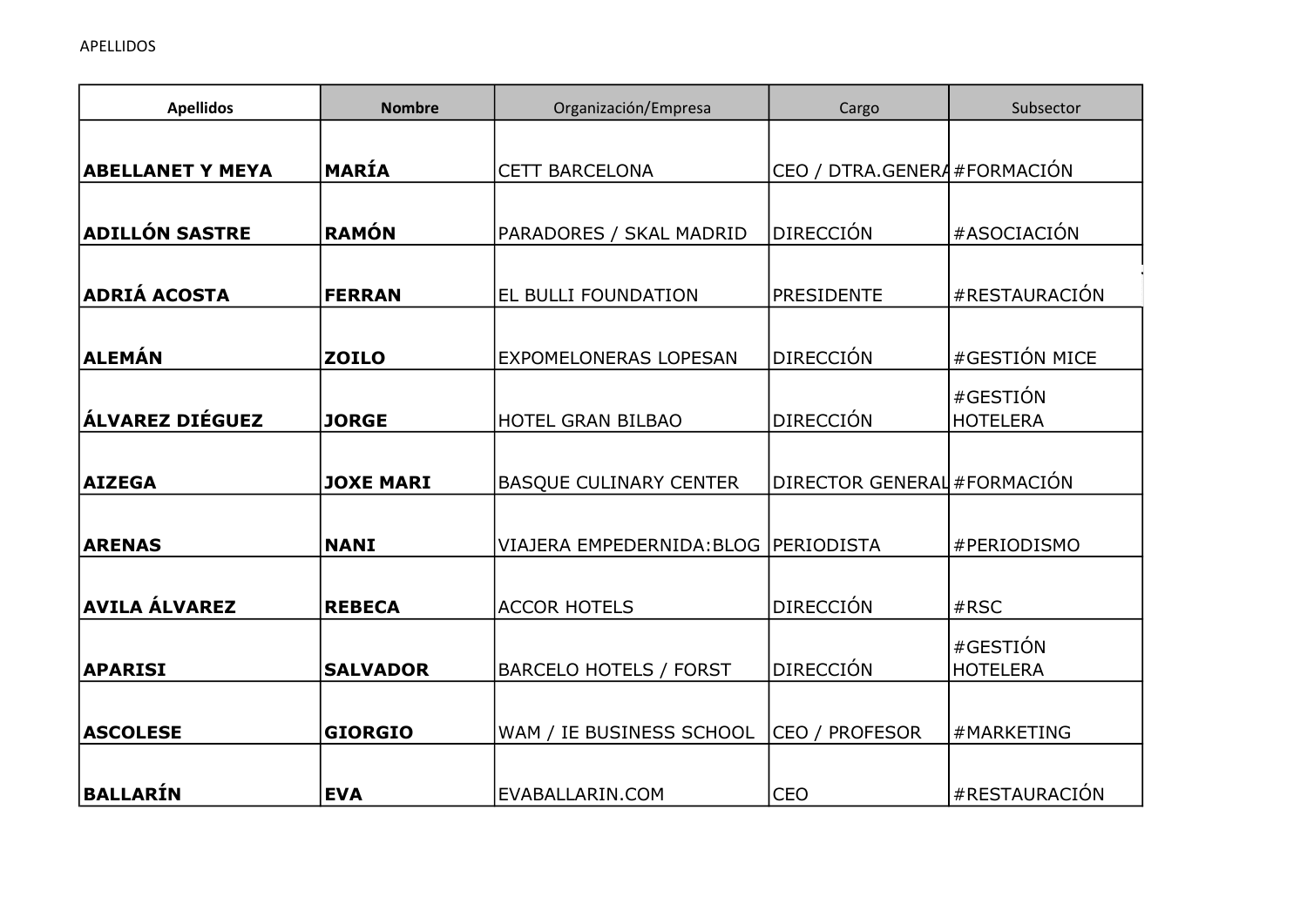| <b>BARBERÁ</b>            | <b>AMBRÓS</b>      | HOTEL TÜC BLANC / VAL<br>D'ARAN                    | CEO / SECRETARIO  | #GESTIÓN<br><b>HOTELERA</b> |
|---------------------------|--------------------|----------------------------------------------------|-------------------|-----------------------------|
| <b>BARCELO Y FAMILIA</b>  | <b>SIMÓN PEDRO</b> | <b>BARCELO HOTELS</b>                              | <b>CEO</b>        | #GESTIÓN<br><b>HOTELERA</b> |
| <b>BAYONA</b>             | <b>NATALIA ***</b> | <b>OMT</b>                                         | <b>DIRECCIÓN</b>  | #GESTIÓN<br><b>DESTINOS</b> |
| <b>BERIAIN APESTEGUIA</b> | <b>ANA</b>         | ASOC.CAMPINGS / CEHAT                              | <b>PRESIDENTA</b> | #CAMPINGS                   |
| <b>BILBAO LAREDO</b>      | <b>LEIRE</b>       | <b>VISIT BENIDORM</b>                              | <b>GERENTE</b>    | #GESTIÓN DESTINO            |
| <b>BLANCH CAPELLADES</b>  | <b>JORDI</b>       | <b>JORDI BLANCH CONSULTING</b><br>COMUNICATUR.INFO | <b>CONSULTOR</b>  | #CONSULTORÍA                |
| <b>BOSQUE COELLO</b>      | <b>ALBERTO</b>     | CASTILLA Y LEÓN / EL MUSEO<br><b>DEL TURISMO</b>   | <b>DIRECCIÓN</b>  | #GESTIÓN<br><b>DESTINOS</b> |
| <b>BUIL BUIL</b>          | <b>RICARDO</b>     | CENTRALDERESERVAS.COM                              | <b>CEO</b>        | #INTERMEDIACIÓN             |
| <b>BULCHAND GIDUMAL</b>   | <b>JACQUES</b>     | <b>ULPGC</b>                                       | <b>PROFESOR</b>   | #UNIVERSIDAD                |
| <b>BUSTABAD ALONSO</b>    | <b>ANA</b>         | EXPRESO.INFO                                       | <b>PERIODISTA</b> | #PERIODISMO                 |
| <b>CABAÑAS RODRIGUEZ</b>  | <b>CRISTINA</b>    | <b>GUITART HOTELES</b>                             | <b>PRESIDENTA</b> | #INVERSIÓN                  |
| <b>CABRERA GARCÍA</b>     |                    | <b>JOSÉ FERNANDO GRUPO GOLF RESORT</b>             | <b>PRESIDENTE</b> | #HOTELES                    |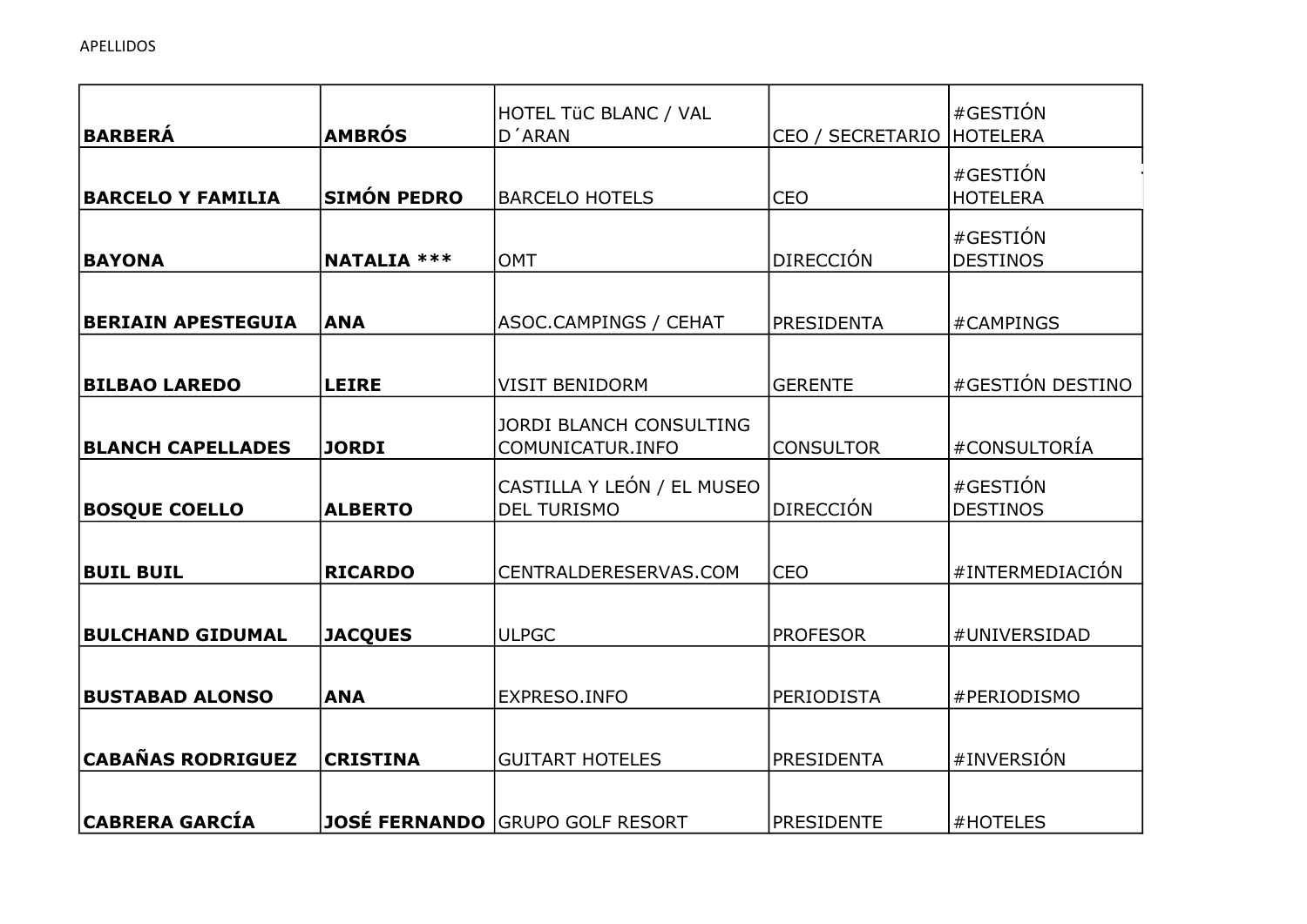|                                |                  |                            |                            | #GESTIÓN        |
|--------------------------------|------------------|----------------------------|----------------------------|-----------------|
| <b>CALVO</b>                   | <b>DIEGO</b>     | <b>CONCEPT HOTEL GROUP</b> | <b>CEO</b>                 | <b>HOTELERA</b> |
| <b>CARRILLO DE</b>             |                  |                            |                            |                 |
| <b>ALBORNOZ</b>                | <b>ÁLVARO</b>    | <b>ITH</b>                 | <b>DIRECCIÓN</b>           | #INNOVACIÓN     |
|                                |                  |                            |                            | #GESTIÓN        |
| <b>CATALÁN DÍAZ</b>            | <b>ANTONIO</b>   | <b>EMPRESARIO</b>          | <b>PRESIDENTE</b>          | <b>HOTELERA</b> |
|                                |                  |                            |                            |                 |
| <b>CENDRA CRUZ</b>             | CARLOS***        | <b>MABRIAN</b>             | DIRECTOR MARKETI #BIG DATA |                 |
|                                |                  |                            |                            |                 |
| <b>CHE</b>                     | <b>ALEX</b>      | <b>MALAGA ES MUNDIAL</b>   | <b>EDITOR</b>              | #COMUNICACIÓN   |
|                                |                  |                            |                            |                 |
| <b>CHICHERI</b>                | <b>JAIME</b>     | REVENUEKnowmads.com        | <b>CEO</b>                 | #MARKETING      |
|                                |                  |                            |                            |                 |
| <b>CROSBY</b>                  | <b>ARTURO</b>    | <b>FORUM NATURA</b>        | <b>CEO</b>                 | #SOSTENIBILIDAD |
|                                |                  |                            |                            |                 |
| DE BENITO HERNÁNDEZ INMACULADA |                  | <b>CEOE</b>                | <b>DIRECTORA</b>           | #ASOCIACIÓN     |
|                                |                  |                            |                            |                 |
| <b>DE MIGUEL</b>               | <b>MAR</b>       | <b>AEHM</b>                | VICEPRESIDENTA             | #ASOCIACIÓN     |
|                                |                  |                            |                            |                 |
| <b>DE QUESADA</b>              | <b>EUGENIO</b>   | <b>NEXOTUR</b>             | <b>PRESIDENTE</b>          | #COMUNICACIÓN   |
|                                |                  |                            |                            |                 |
| <b>DELGADO DIAZ PACHE</b>      | <b>PABLO</b>     | MIRAI                      | <b>CEO</b>                 | #INTERMEDIACIÓN |
|                                | <b>JOSÉ</b>      |                            |                            | #GESTIÓN        |
| <b>DÍAZ MONTAÑÉS</b>           | <b>GUILLERMO</b> | <b>ARTIEM HOTELS</b>       | <b>CEO</b>                 | <b>HOTELERA</b> |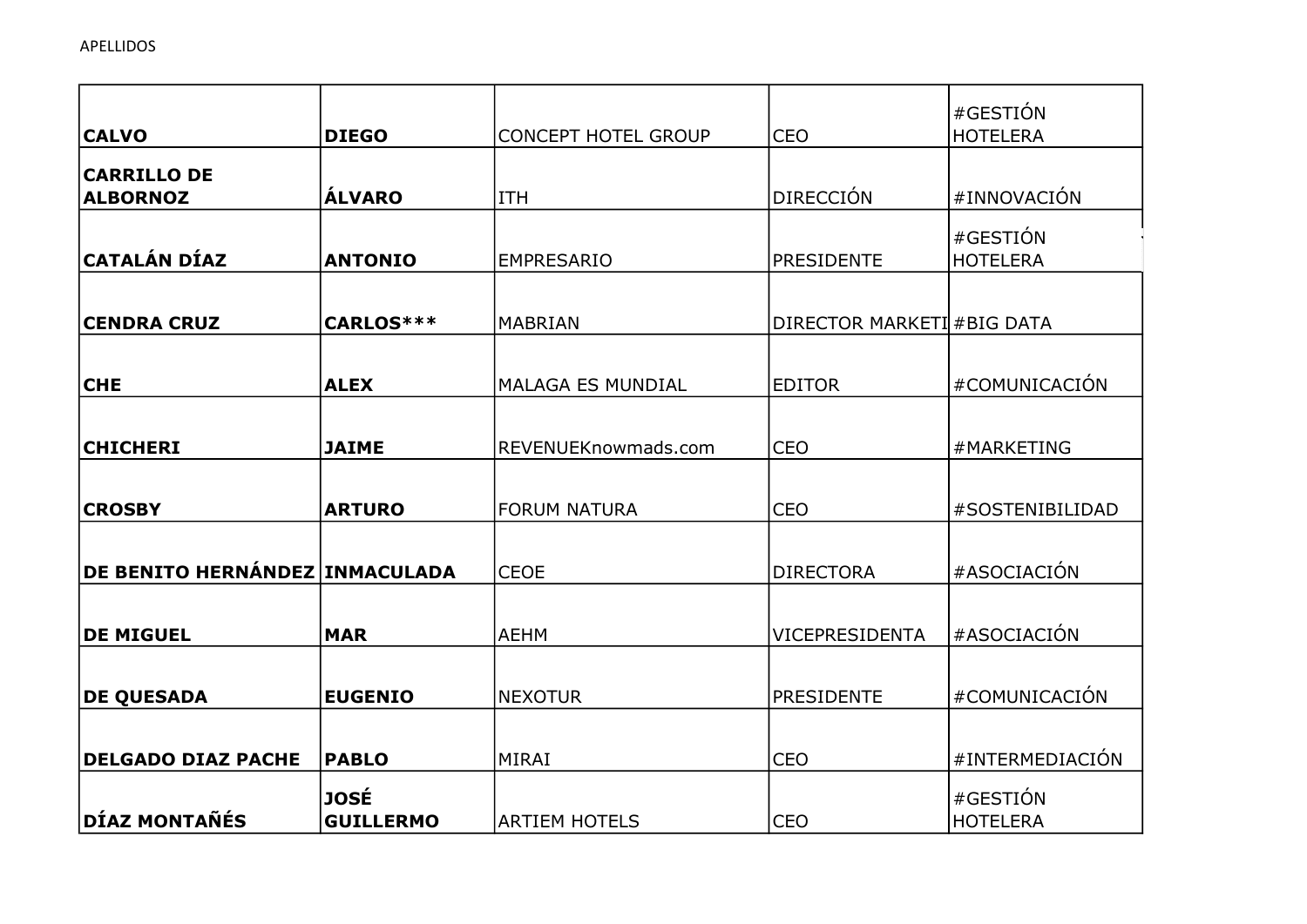| <b>DIEZ DE LA LASTRA</b>  |                     |                         |                                      |                 |
|---------------------------|---------------------|-------------------------|--------------------------------------|-----------------|
| <b>BUIGUES</b>            | <b>CARLOS</b>       | LES ROCHES UNIVERSIDAD  | <b>CEO</b>                           | #UNIVERSIDAD    |
|                           |                     |                         |                                      |                 |
| <b>DONAIRE BENITO</b>     | <b>JOSÉ ANTONIO</b> | UNIVERSIDAD GIRONA      | <b>PROFESOR</b>                      | #UNIVERSIDAD    |
|                           |                     |                         |                                      |                 |
| <b>EIROS RASCADO</b>      | <b>ESTHER</b>       | <b>ONDA CERO RADIO</b>  | <b>DIRECTORA</b>                     | #MEDIOS C.      |
|                           |                     |                         | VICEPRESIDENTE Y<br><b>CONSEJERO</b> | #GESTIÓN        |
| <b>ESCARRER JAUME</b>     | <b>GABRIEL</b>      | MELIA HOTELS INT.       | <b>DELEGADO</b>                      | <b>HOTELERA</b> |
|                           |                     |                         |                                      |                 |
| <b>ESTALELLA</b>          | <b>RAMÓN</b>        | <b>CEHAT</b>            | SECRETARIO GRAL.                     | #ASOCIACIÓN     |
| <b>FERNÁNDEZ PÉREZ DE</b> |                     |                         |                                      |                 |
| <b>PONGA</b>              | DIEGO***            | <b>PALLADIUM HOTELS</b> | <b>DIRECCIÓN</b>                     | #REVENUE        |
|                           |                     |                         |                                      |                 |
| <b>FERNANDEZ</b>          |                     |                         |                                      |                 |
| <b>HERNANDEZ</b>          | <b>CARLOS</b>       | ULL (TENERIFE)          | <b>PROFESOR</b>                      | #UNIVERSIDAD    |
|                           |                     |                         |                                      | #GESTIÓN        |
| <b>FLUXÁ</b>              | <b>SABINA</b>       | <b>IBEROSTAR</b>        | <b>CEO</b>                           | <b>HOTELERA</b> |
|                           |                     |                         |                                      |                 |
| <b>FRANCINO</b>           | <b>ALEJANDRO</b>    | HBD UPSELLING SOLUTIONS | <b>CEO</b>                           | #INNOVACIÓN     |
|                           |                     |                         |                                      |                 |
| <b>FRONTERA</b>           | MARÍA               | <b>FEHM</b>             | <b>PRESIDENTA</b>                    | #ASOCIACIÓN     |
|                           |                     |                         |                                      |                 |
|                           |                     |                         |                                      |                 |
| <b>GALERA SOLDEVILA</b>   | <b>CELIA</b>        | <b>HABITAT FUTURA</b>   | <b>FUNDADORA</b>                     | #MICE           |
|                           |                     |                         | PRESIDENTE /                         |                 |
| <b>GALLARDO</b>           | <b>FERNANDO</b>     | <b>EUROFINTECH</b>      | PERIODISTA                           | #PERIODISMO     |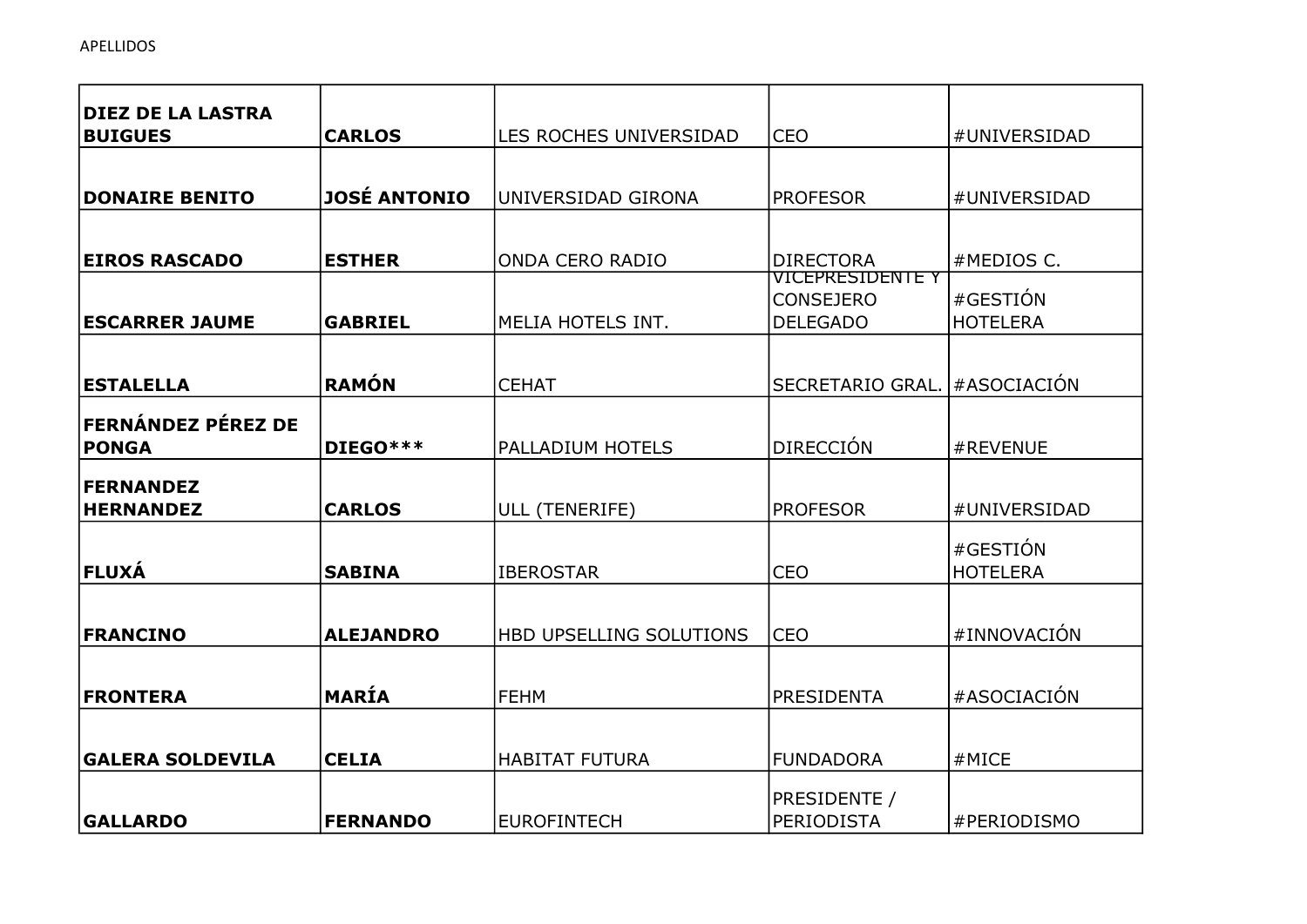| <b>GANDARA</b>                     | <b>JAVIER</b>                     | EASYJET Y ALA                        | DIRECTOR/PRESID             | #LINEAS AÉREAS              |
|------------------------------------|-----------------------------------|--------------------------------------|-----------------------------|-----------------------------|
| <b>GARCÍA CUENCA</b>               | <b>FRANCISCO</b><br><b>JAVIER</b> | MAGIC COSTA BLANCA<br><b>RESORTS</b> | <b>VICEPRESIDENTE</b>       | #GESTIÓN<br><b>HOTELERA</b> |
| <b>GARCÍA GONZÁLEZ</b>             | <b>ROBERTO</b>                    | <b>CASTILLA TERMAL</b>               | <b>PRESIDENTE</b>           | #HOTELES                    |
| <b>GARCÍA MANCEBO</b>              | IVANKA***                         | <b>CIVITATIS</b>                     | JEFA DE GUÍAS               | #INTERMEDIACIÓN             |
| <b>GARRIDO DE LA CIERVA CARLOS</b> |                                   | <b>CEAV</b>                          | <b>PRESIDENTE</b>           | #ASOCIACIÓN                 |
| <b>GARRIDO MAYOL</b>               | LAURA ***                         | <b>ETICO</b>                         | <b>FUNDADORA</b>            | #SOSTENIBILIDAD             |
| <b>GARRIDO ROMERO</b>              | <b>GEMA</b>                       | THE KREATIVE ROOM                    | SOCIA FUNDADORA # MARKETING |                             |
| GARZÓN BECKMAN                     | <b>ANTONIO</b>                    | <b>NUTRIHOTEL</b>                    | <b>FUNDADOR</b>             | #RESTAURACIÓN               |
| <b>GONZÁLEZ CRUZ</b>               | <b>JUAN PABLO</b>                 | <b>ASHOTEL</b>                       | <b>DIRECTOR</b>             | #ASOCIACIÓN                 |
| <b>GONZÁLEZ</b>                    | <b>PHILIPPE</b>                   | <b>INSTAGRAMERS NETWORK</b>          | <b>FOUNDER</b>              | #MARKETING                  |
| <b>GONZÁLEZ GÓMEZ</b>              | <b>RAFAEL</b>                     | <b>VIVENTIAL VALUE</b>               | <b>SOCIO DIRECTOR</b>       | #INNOVACIÓN                 |
| <b>GONZÁLEZ JIMENEZ</b>            | <b>REBECA</b>                     | <b>ROIBACK</b>                       | DIRECCIÓN GRAL.             | #INNOVACIÓN                 |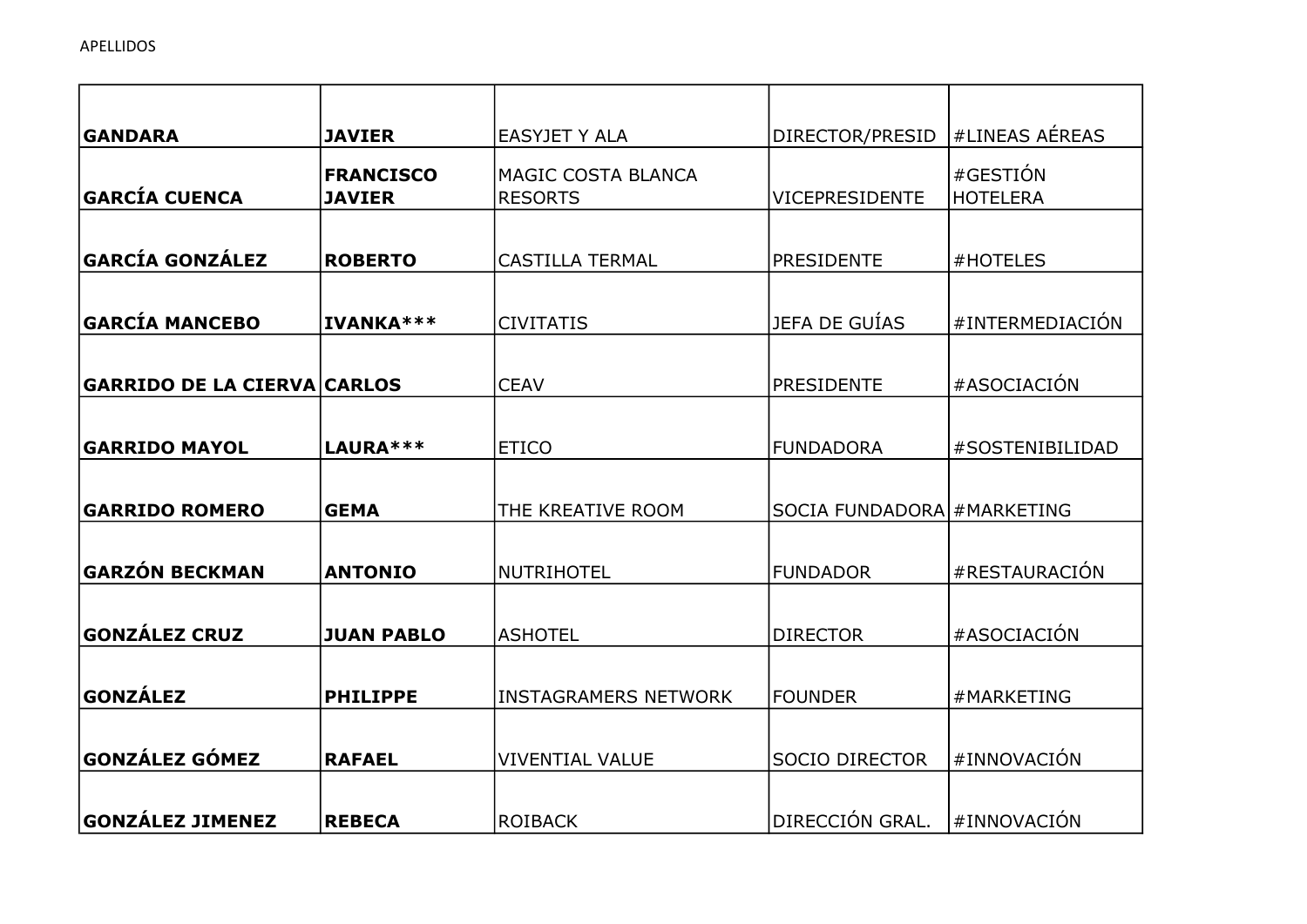| <b>GONZÁLEZ CHECA</b>     | <b>FABIAN</b>                            | THE DIGITAL BAND AGENCY        | <b>FUNDADOR / CEO</b>            | #CONSULTORÍA                |
|---------------------------|------------------------------------------|--------------------------------|----------------------------------|-----------------------------|
| <b>GOUELI AMUDA</b>       | <b>RICARDO FDEZ.</b><br><b>FLORES***</b> | <b>DESTINIA</b>                | CEO / MANAGER<br><b>DIRECTOR</b> | #INTERMEDIACIÓN             |
| <b>GRAU ALBERT</b>        | <b>BRUNO HALLE</b>                       | <b>CUSHMAN &amp; WAKEFIELD</b> | PARTNER CO-HEAD  #INVERSIÓN      |                             |
| <b>GUEVARA PLAZA</b>      | <b>ANTONIO</b>                           | UNIVERSIDAD MÁLAGA             | <b>DECANO TURISMO</b>            | #FORMACIÓN                  |
| <b>HERNANDEZ MARTÍN</b>   | <b>RAÚL</b>                              | ULL (TENERIFE)                 | CÁTEDRA TURISMO #UNIVERSIDAD     |                             |
| <b>HERRERO HERNANDEZ</b>  | <b>CHEMA</b>                             | TEDUKA / BEDSREVENUE           | CEO / FUNDADOR                   | #REVENUE                    |
| <b>HIDALGO Y FAMILIA</b>  | <b>MARÍA JOSÉ</b>                        | <b>GRUPO GLOBALIA</b>          | DTRA. GENERAL                    | #GESTIÓN<br><b>HOTELERA</b> |
| <b>HOMAR</b>              | <b>ANTONI</b>                            | <b>ZAFIRO HOTELS</b>           | DIRECTOR COMERCI #INVERSIÓN      |                             |
| <b>HOYS &amp; DYRECTO</b> | <b>DAVID</b>                             | <b>DYRECTO</b>                 | <b>DIRECTOR</b>                  | #CONSULTORÍA                |
| <b>HUETE</b>              | <b>RAQUEL</b>                            | UNIVERSIDAD VALENCIA           | <b>PROFESORA</b>                 | #UNIVERSIDAD                |
| JAÉN DE LA VEGA           | <b>PATRICIA</b>                          | MELIA HOTELS INT.              | <b>DIRECTORA</b>                 | #RECURSOS HUMANO            |
| JIMÉNEZ ALGOBIA           | <b>RAÚL</b>                              | <b>MINUBE</b>                  | PROPIETARIO /<br><b>CEO</b>      | #INTERMEDIACIÓN             |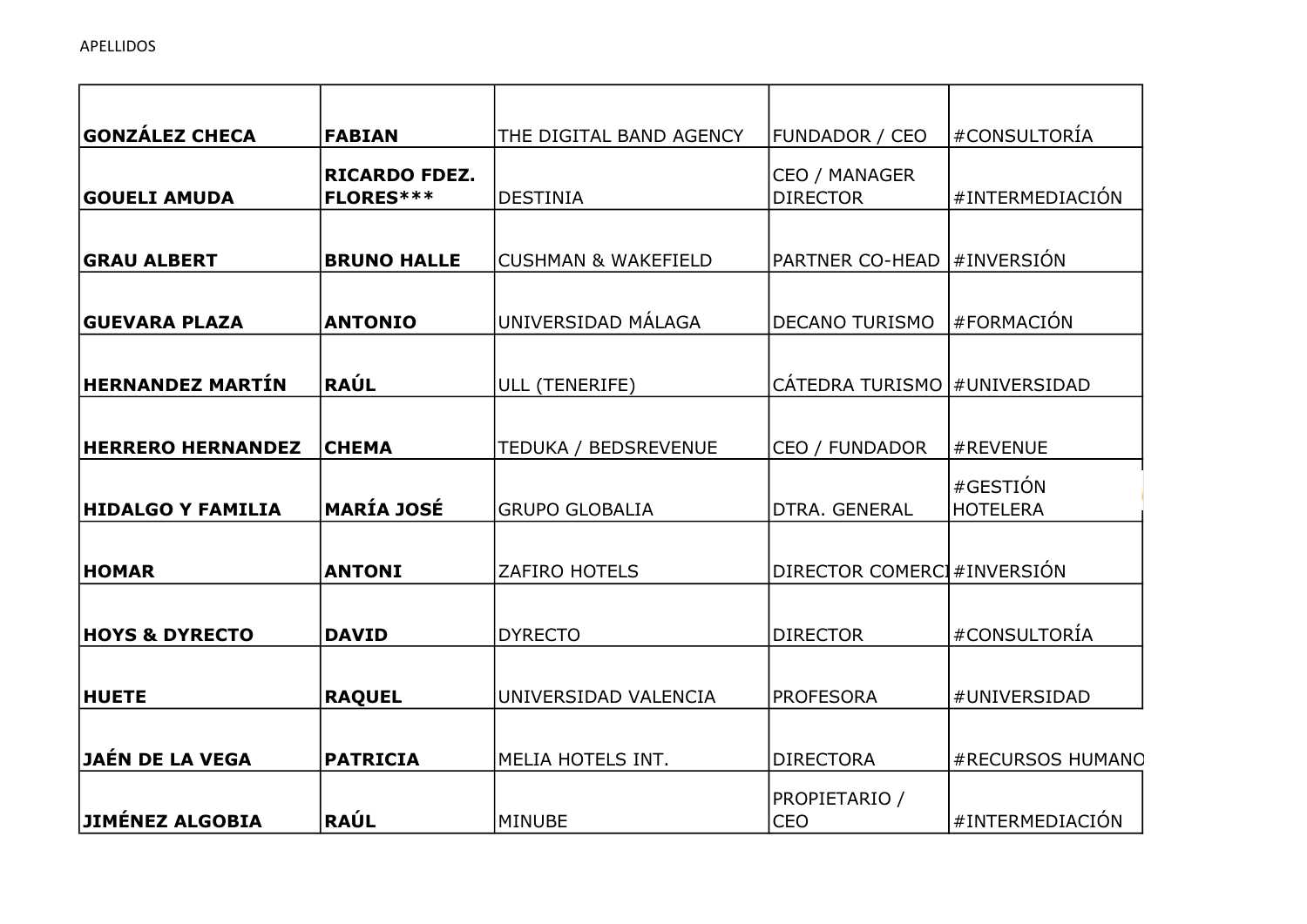| <b>JIMENEZ PONS</b>        | <b>ANNA</b>                   | KAYAK / WOMEN IN TRAVEL     | <b>DIRECTORA</b>                | #INTERMEDIACIÓN      |
|----------------------------|-------------------------------|-----------------------------|---------------------------------|----------------------|
|                            |                               |                             |                                 |                      |
| <b>JIMENEZ PASTOR</b>      | <b>JAVIER</b>                 | <b>FORST</b>                | <b>DIRECTOR</b>                 | #FORMACIÓN           |
|                            |                               |                             |                                 |                      |
| <b>KEEGAN</b>              | ELIZABETH ***                 | DESTINO LLORET DE MAR       | DTORA. GERENTE                  | #DESTINOS            |
|                            |                               |                             |                                 | #GESTIÓN             |
| <b>KIESSLING CHRISTOPH</b> | <b>WOLFGANG</b>               | <b>LORO PARQUE</b>          | <b>FUNDADORES</b>               | <b>EXTRAHOTELERA</b> |
|                            |                               |                             |                                 | #GESTIÓN             |
| LACHOS LAPLACETA           | <b>ALFREDO</b>                | #HRINFLUENCER               | #HRINFLUENCER                   | <b>HOTELERA</b>      |
| <b>LLINARES</b>            |                               |                             |                                 |                      |
| <b>BETHENCOURT</b>         | <b>PABLO</b>                  | TURISMO GRAN CANARIA        | DTOR. GERENTE                   | #GESTIÓN DESTINO     |
|                            |                               |                             |                                 |                      |
| <b>LLORENS</b>             | <b>ISABEL</b>                 | <b>RUSTICAE</b>             | <b>FUNDADORA</b>                | #INTERMEDIACIÓN      |
|                            |                               |                             |                                 |                      |
| <b>LLULL SÁNCHEZ</b>       | <b>MARÍA ANTONIA HIPOTELS</b> |                             | VICEPRESIDENTA                  | #INVERSIÓN           |
|                            |                               |                             |                                 |                      |
| <b>LOPEZ</b>               | <b>MARIANO</b>                | <b>REVISTA VIAJAR</b>       | <b>DIRECTOR</b>                 | #MEDIOS C.           |
|                            |                               |                             |                                 | #GESTIÓN             |
| LÓPEZ FUENTES              | Mª VICTORIA                   | <b>GF HOTELES</b>           | PRESIDENTA                      | <b>HOTELERA</b>      |
|                            |                               |                             | <b>CONSEJERO</b>                |                      |
| ∣LÓPEZ MUÑOZ               | <b>MANUEL</b>                 | <b>INTERMUNDIAL SEGUROS</b> | <b>DELEGADO</b>                 | #SEGUROS             |
|                            |                               |                             | DTOR.GRAL Y<br><b>CONSEJERO</b> | #GESTIÓN             |
| LÓPEZ SEIJAS               | <b>AMANCIO</b>                | <b>HOTUSA</b>               | <b>DELEGADO</b>                 | <b>HOTELERA</b>      |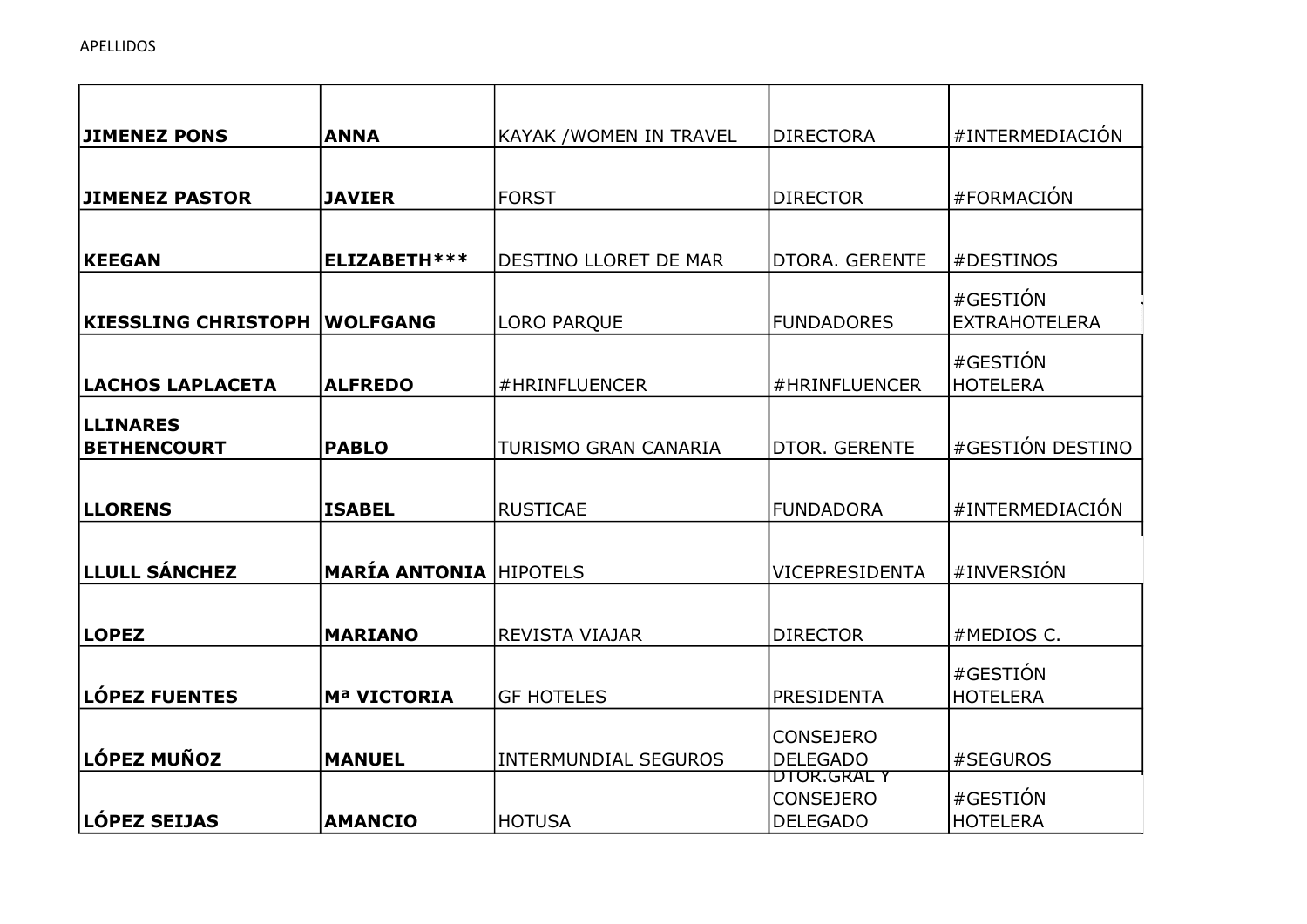| ∣LORA MARTÍN         | RAQUEL***         | PAN COMIDO                                                  | <b>CEO</b>                     | #CONOCIMIENTO                      |
|----------------------|-------------------|-------------------------------------------------------------|--------------------------------|------------------------------------|
|                      |                   |                                                             |                                |                                    |
| LORENZO RODRÍGUEZ    | <b>JOSÉ JUAN</b>  | <b>PROMOTUR</b>                                             | DTOR. GERENTE                  | #DESTINOS                          |
|                      |                   |                                                             |                                |                                    |
| <b>LUQUE GARCIA</b>  | <b>JOSÉ</b>       | FUERTEGROUP HOTELS / AEHOCEO / PRESIDENTE #GESTION HOTELERA |                                |                                    |
|                      |                   |                                                             |                                |                                    |
| <b>MAGDALENO</b>     | <b>GUACIMARA</b>  | <b>FUTURISMO</b>                                            | <b>CEO</b>                     | #CONOCIMIENTO                      |
|                      |                   | FEHT / GLORIA PALACE                                        | PRESIDENTE /<br>DTOR.          | #GESTIÓN                           |
| <b>MAÑARICUA</b>     | <b>JOSÉ MARÍA</b> | <b>HOTELS</b>                                               | <b>OPERACIONES</b>             | <b>HOTELERA</b>                    |
|                      |                   |                                                             |                                |                                    |
| <b>MARICHAL</b>      | <b>JORGE</b>      | CEHAT / ASHOTEL /<br>MARYLANZA                              | PRESIDENTE / CEO   #ASOCIACIÓN |                                    |
|                      |                   |                                                             |                                |                                    |
|                      |                   |                                                             |                                |                                    |
| MARÍN RABIOL         | <b>JAUME</b>      | UNIVERSIDAD GIRONA                                          | <b>PROFESOR</b>                | #UNIVERSIDAD                       |
|                      |                   |                                                             | <b>COFUNDADOR Y</b>            |                                    |
| <b>MARTÍN CANALS</b> | <b>XAVIER</b>     | <b>TURIJOBS</b>                                             | DIRECTOR GRAL.                 | #GESTIÓN TALENTO                   |
|                      |                   |                                                             |                                |                                    |
| MARTÍNEZ MARÍN       | <b>ENRIQUE</b>    | <b>SEGITTUR</b>                                             | <b>PRESIDENTE</b>              | #CONOCIMIENTO                      |
|                      |                   |                                                             |                                |                                    |
| MARTINÓN GARCÍA      | <b>ALICIA</b>     | <b>GRUPO MARTINON</b>                                       |                                | CONSEJERA DELEGA #GESTIÓN HOTELERA |
|                      |                   |                                                             |                                |                                    |
| MASSÓ DÍAZ           | CINTA***          | THE HOTELS NETWORK                                          | <b>DIRECTIVA</b>               | #INNOVACIÓN                        |
|                      |                   |                                                             |                                | #GESTIÓN                           |
| <b>MATUTES PRATS</b> | <b>ABEL</b>       | PALLADIUM GROUP                                             | <b>PRESIDENTE</b>              | <b>HOTELERA</b>                    |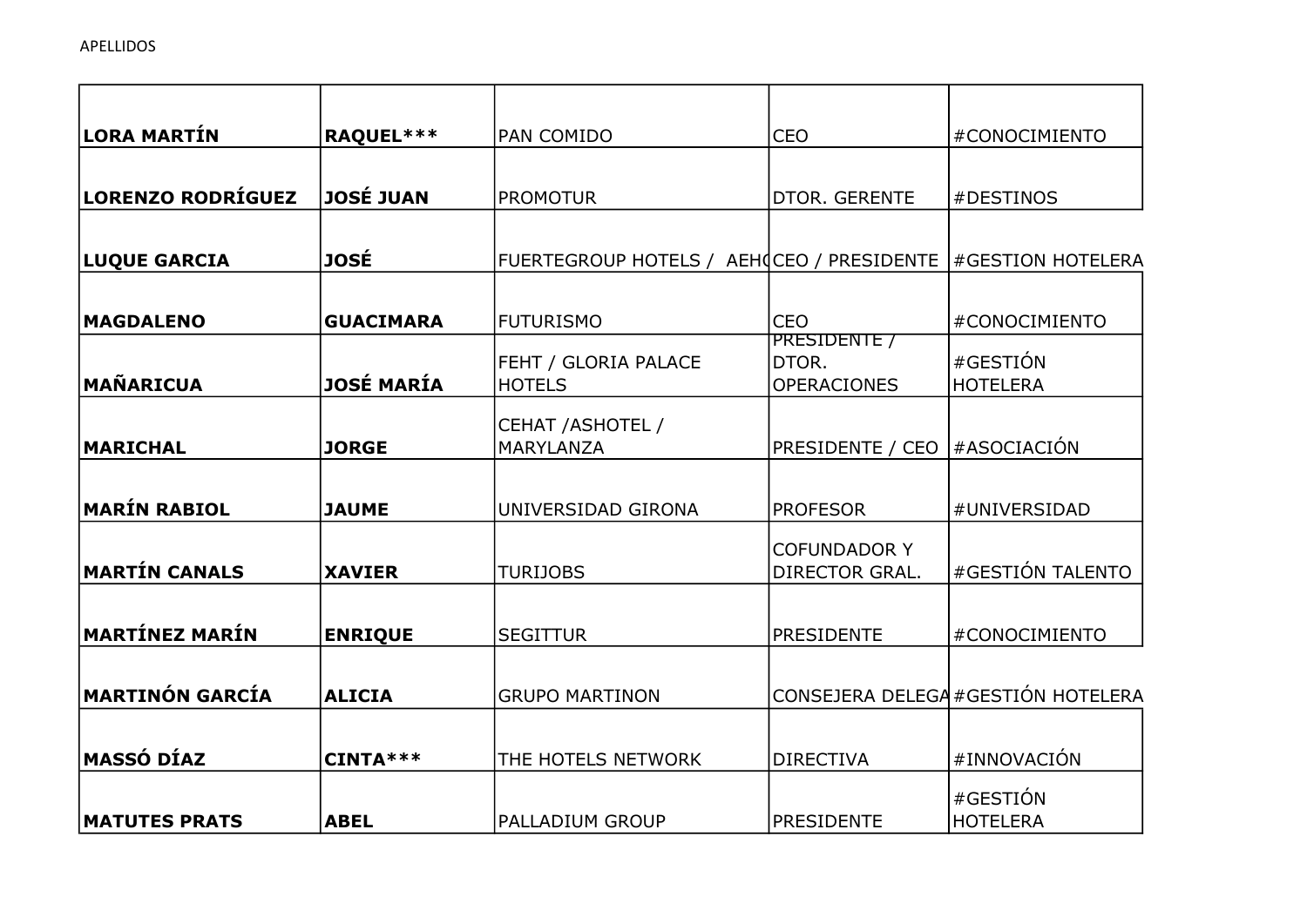| <b>MAYANS ASIÁN</b>    | <b>VICTOR</b>  | <b>ARTIEM HOTELS</b>          | <b>DIRECCIÓN</b><br><b>COMERCIAL</b> | #MAKETING                   |
|------------------------|----------------|-------------------------------|--------------------------------------|-----------------------------|
| <b>MAYO PARDO</b>      | DANIEL ***     | <b>VIVOOD LANDSCAPE HOTEL</b> | <b>CEO</b>                           | #GESTIÓN<br><b>HOTELERA</b> |
| <b>MILANO</b>          | <b>CLAUDIO</b> | <b>OSTELEA</b>                | <b>PROFESOR</b>                      | #FORMACIÓN                  |
|                        |                |                               |                                      |                             |
| <b>MIRONES DÍEZ</b>    | <b>MIGUEL</b>  | ICTE                          | <b>PRESIDENTE</b>                    | #ASOCIACIÓN                 |
| <b>MOLAS MARCELLÉS</b> | <b>JOAN</b>    | <b>MESA DEL TURISMO</b>       | <b>PRESIDENTE</b>                    | #ASOCIACIÓN                 |
| <b>MOLINA ESPINOSA</b> | <b>MANUEL</b>  | <b>HOSTELTUR</b>              | <b>DIRECTOR</b>                      | #COMUNICACIÓN               |
| <b>MOLL DE ALBA</b>    | <b>IGNACIO</b> | <b>TOURINEWS</b>              | <b>CEO</b>                           | #COMUNICACIÓN               |
| <b>MONTES</b>          | <b>NURIA</b>   | <b>HOSBEC</b>                 | <b>DIRECCIÓN</b>                     | #GESTIÓN<br><b>DESTINOS</b> |
| <b>MORA GÓMEZ</b>      | <b>DAVID</b>   | <b>EMOTURISMO</b>             | <b>CEO</b>                           | #SOSTENIBILIDAD             |
| <b>MORALES DÉNIZ</b>   | <b>DAVID</b>   | <b>LOPESAN HOTEL</b>          | <b>DIRECCIÓN</b>                     | #GESTIÓN<br><b>HOTELERA</b> |
| <b>MORATA SOCIAS</b>   | <b>PAU</b>     | <b>RUTAS SINGULARES</b>       | <b>EDITOR</b>                        | #UNIVERSIDAD                |
| <b>MORENO GIL</b>      | <b>SERGIO</b>  | <b>ULPGC</b>                  | <b>PROFESOR</b>                      | #UNIVERSIDAD                |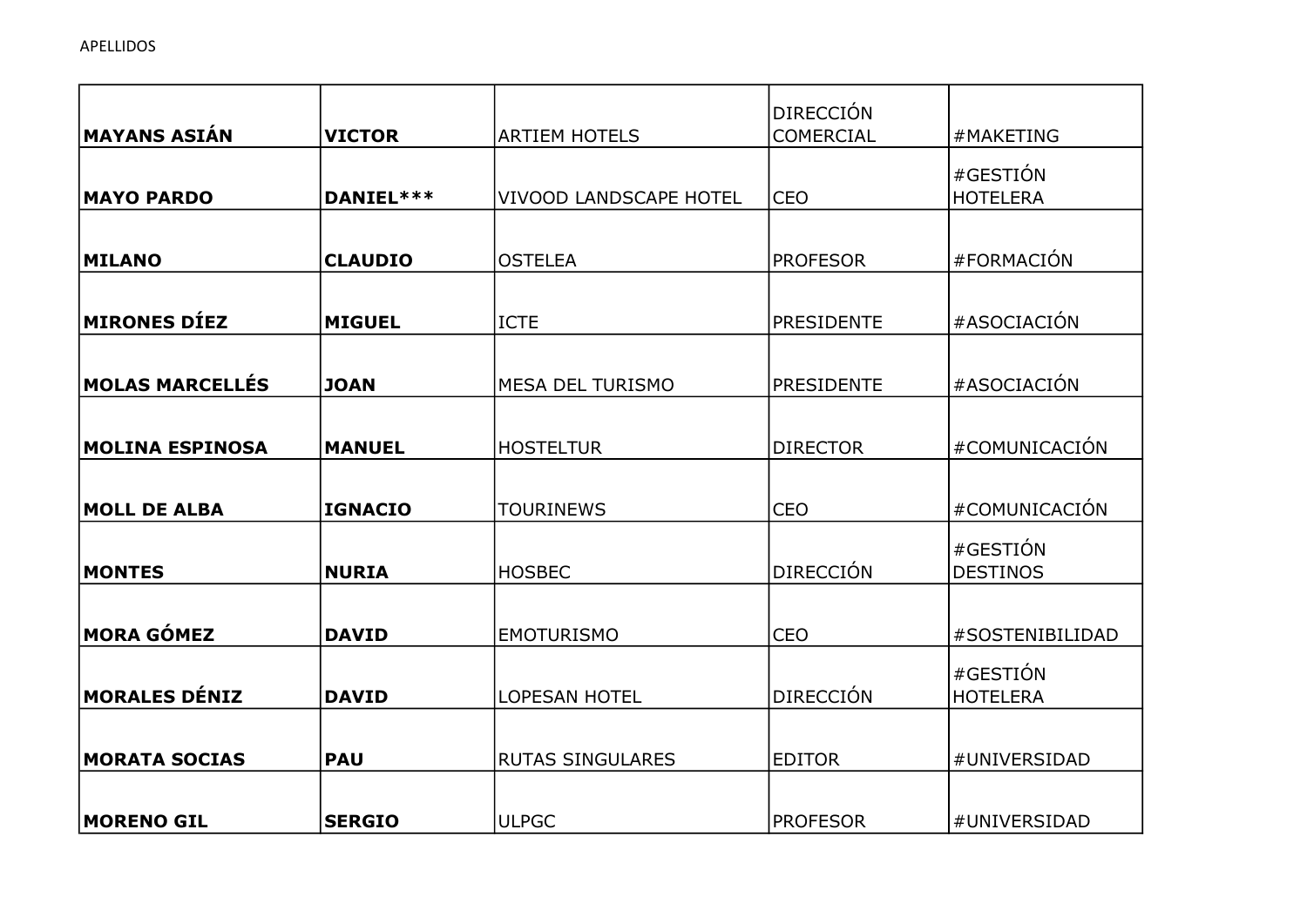| <b>MURO</b>                       | <b>MARIAN</b>      | <b>BARCELONA TURISME</b>    | <b>DIRECCIÓN</b>  | #GESTIÓN<br><b>DESTINOS</b> |
|-----------------------------------|--------------------|-----------------------------|-------------------|-----------------------------|
|                                   |                    |                             |                   |                             |
| <b>NADAL</b>                      | <b>PACO</b>        | <b>EL PAIS</b>              | <b>PERIODISTA</b> | #COMUNICACIÓN               |
|                                   |                    |                             |                   |                             |
| NUÑEZ SÁNCHEZ                     | <b>JUAN DANIEL</b> | <b>SMART TRAVEL NEWS</b>    | <b>DIRECCIÓN</b>  | #CONOCIMIENTO               |
|                                   |                    |                             |                   |                             |
| <b>PALACIOS</b>                   | <b>OSCAR</b>       | <b>CANARIAN HOSPITALITY</b> | <b>DIRECCIÓN</b>  | #INVERSIÓN                  |
|                                   |                    |                             | <b>DIRECCIÓN</b>  |                             |
| <b>PERELLI DEL AMO</b>            | <b>OSCAR</b>       | <b>EXCELTUR</b>             | <b>ANÁLISIS</b>   | #ANALISTA                   |
|                                   |                    |                             | <b>DIRECCIÓN</b>  |                             |
| <b>PERERA MOLOWNY</b>             | MIRIAM ***         | <b>NORAY</b>                | <b>MARKETING</b>  | #INNOVACIÓN                 |
|                                   |                    |                             | <b>DIRECCION</b>  | #GESTIÓN                    |
| $\sf P \acute{\sf E} \sf REZ$ FUR | <b>CARLOS</b>      | <b>ALANNIA RESORTS</b>      | <b>MARKETING</b>  | <b>HOTELERA</b>             |
|                                   |                    |                             |                   |                             |
| <b>PÉREZ REPRESA</b>              | <b>SUSANA</b>      | <b>ASOLAN / FTL / CEHAT</b> | <b>PRESIDENTA</b> | #ASOCIACIÓN                 |
|                                   |                    |                             |                   |                             |
| PÉREZ VILLALTA                    | <b>MERITXELL</b>   | <b>HOTELSDOT</b>            | CEO               | #INNOVACIÓN                 |
|                                   |                    |                             |                   |                             |
| <b>PINO</b>                       | <b>CORALIA</b>     | <b>ITH</b>                  | <b>DIRECCIÓN</b>  | #ASOCIACIÓN                 |
|                                   |                    |                             |                   |                             |
| PIÑERO GARCÍA                     | <b>ENCARNA</b>     | <b>GRUPO PIÑERO</b>         | <b>CEO</b>        | #INVERSIÓN                  |
|                                   |                    |                             |                   |                             |
| <b>PONS</b>                       | <b>JIMMY</b>       | <b>ROUNDCUBERS</b>          | <b>CO-FOUNDER</b> | #INNOVACIÓN                 |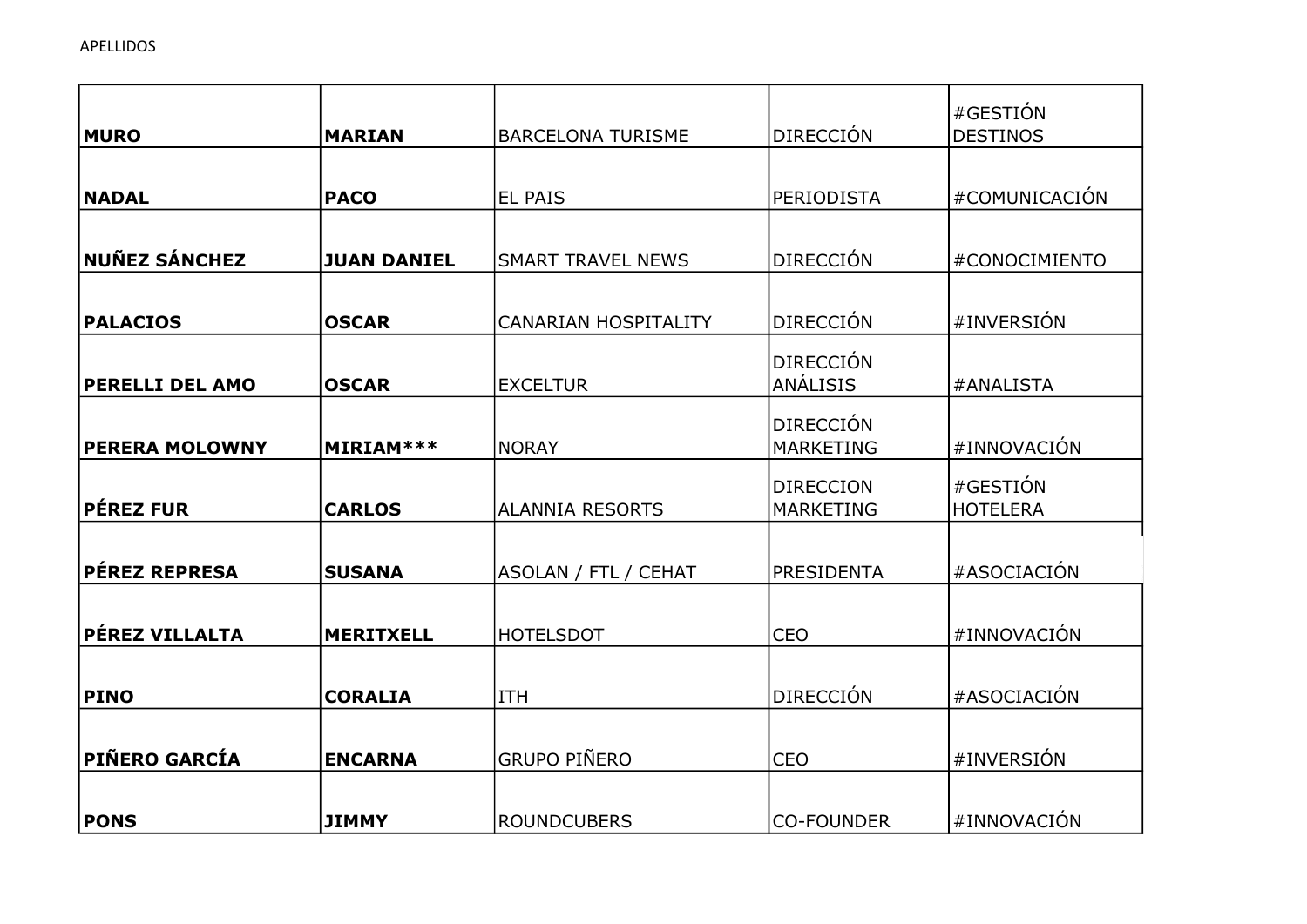|                               |                     |                                              | <b>CONSEJERO</b> | #GESTIÓN                    |
|-------------------------------|---------------------|----------------------------------------------|------------------|-----------------------------|
| <b>PRECIADOS</b>              | <b>JOSÉ ÁNGEL</b>   | <b>ILUNION HOTELES</b>                       | <b>DELEGADO</b>  | <b>HOTELERA</b>             |
| <b>PULIDO FERNANDEZ</b>       | <b>JUAN IGNACIO</b> | UNIVERSIDAD JAEN                             | <b>PROFESOR</b>  | #CONOCIMIENTO               |
|                               |                     |                                              |                  |                             |
| <b>RAHOLA MATUTES</b>         | <b>MARC</b>         | <b>OD GROUP</b>                              | <b>CEO</b>       | #INVERSIÓN                  |
| <b>RAMOS</b>                  | <b>OSCAR</b>        | HIP (INVERSIÓN)                              | <b>DIRECCIÓN</b> | #INVERSIÓN                  |
| <b>REINA ESCANDELL</b>        | <b>ALICIA</b>       | MIGJORN IBIZA SUITES Y<br>PTA. AEDH BALEARES | <b>DIRECCIÓN</b> | #EXPERIENCIA                |
| <b>RIU</b>                    | <b>CARMEN/LUIS</b>  | <b>RIU HOTELS</b>                            | <b>CEO</b>       | #GESTIÓN<br><b>HOTELERA</b> |
| RODRÍGUEZ GUTIERREZ ALEJANDRO |                     | HOTEL BECQUER / KIVIR<br><b>SEVILLA</b>      | <b>DIRECCIÓN</b> | #GESTIÓN<br><b>HOTELERA</b> |
| RODRÍGUEZ                     | <b>MARIBEL</b>      | <b>WTTC</b>                                  | VICEPRESIDENTA   | #ASOCIACIÓN                 |
| <b>ROSELL MASSACHS</b>        | <b>JOSÉ MARÍA</b>   | PLAYA SENATOR                                | <b>CEO</b>       | #GESTIÓN HOTELERA           |
| ROUHIAINEN                    | <b>LASSE</b>        | <b>1MILLIONBOT / ROYBI</b>                   | <b>DIRECCIÓN</b> | #FORMACIÓN                  |
| $ $ RUIZ RODRÍGUEZ            | <b>MARIAN</b>       | <b>INCUBADORA REBENUE</b>                    | <b>CEO</b>       | #CONOCIMIENTO               |
| <b>SAN JUAN HERNANDEZ</b>     | <b>JUAN CARLOS</b>  | <b>CASUAL HOTELES</b>                        | <b>CEO</b>       | #GESTIÓN<br><b>HOTELERA</b> |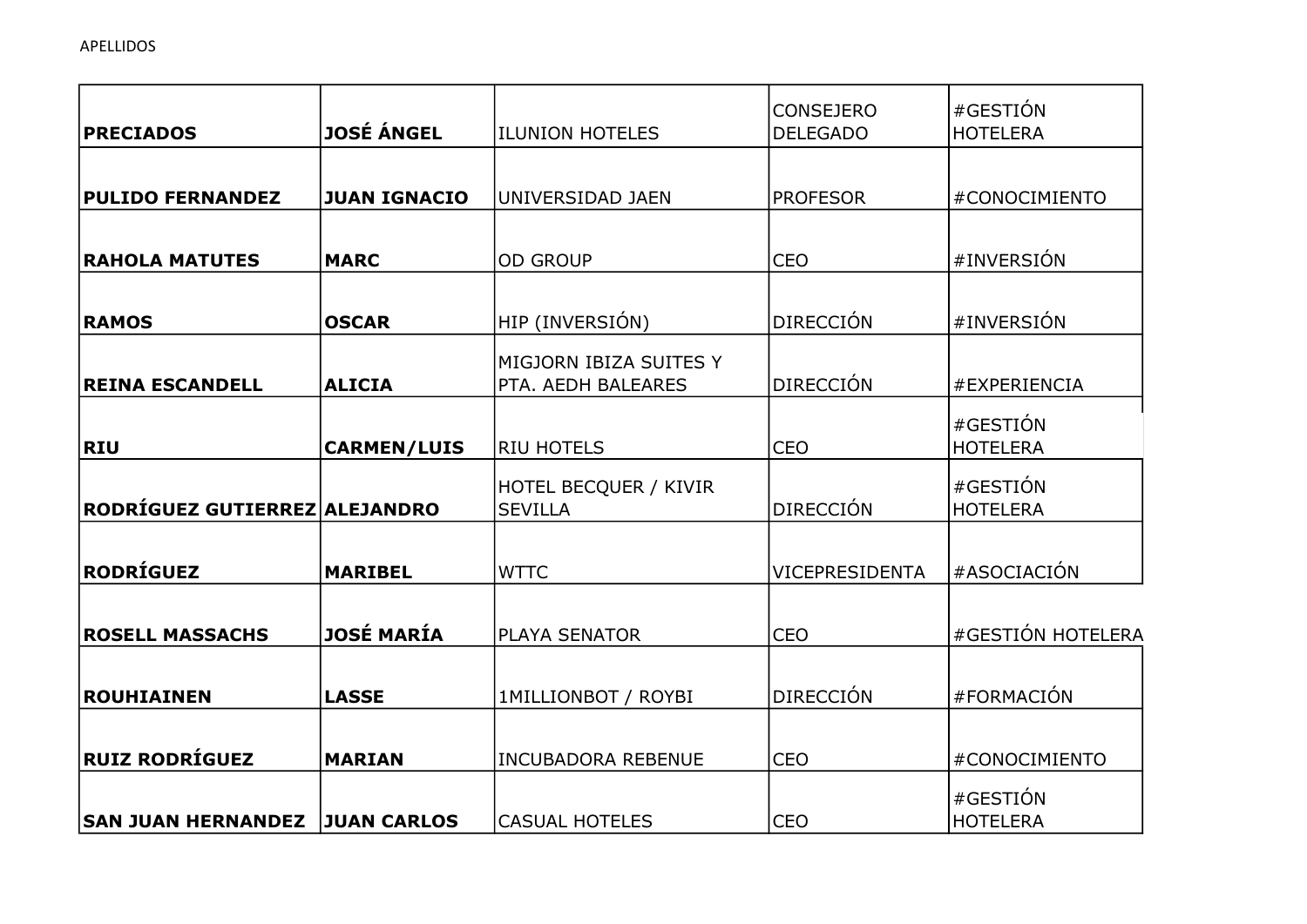| SÁNCHEZ MARTÍN,<br><b>RUBEN</b>     | <b>LOLA BUENDÍA</b> | <b>BEONPRICE</b>              | CEO / DIRECTORA<br>COMUNICACIÓN | #TECNOLOGÍA                 |
|-------------------------------------|---------------------|-------------------------------|---------------------------------|-----------------------------|
| <b>SANZ</b>                         | <b>MIGUEL</b>       | <b>TURESPAÑA</b>              | <b>DIRECCIÓN</b>                | #GESTIÓN<br><b>DESTINOS</b> |
| <b>SARASOLA</b>                     | <b>KIKE</b>         | ROOM MATE / BE MATE           | <b>CEO</b>                      | #GESTIÓN<br><b>HOTELERA</b> |
| <b>SUBÍAS CANO</b>                  | <b>GABRIEL</b>      | W2M WORLD2MEET                | <b>CEO</b>                      | #INTERMEDIACIÓN             |
| <b>TENORIO MESEGUER</b>             | <b>ISIDRO</b>       | <b>BEQUEST / AEDH</b>         | <b>CEO Y FUNDADOR</b>           | #MARKETING                  |
| <b>TORRES</b>                       | <b>PABLO</b>        | FPG                           | <b>CONSULTOR</b>                | #REVENUE                    |
| <b>TRESSERRAS JUAN</b>              | <b>JORDI</b>        | <b>ICOMOS</b>                 | <b>PROFESOR</b>                 | #FORMACIÓN                  |
| <b>VAL PALAO, DAVID</b>             | <b>NACHO ROJAS</b>  | <b>TECNOHOTELNEWS</b>         | <b>DIRECCIÓN</b>                | #COMUNICACIÓN               |
| <b>VALMASEDA RODRÍGUEZ FERNANDO</b> |                     | RVEDIPRESS-MIRADAS VIAJER CEO |                                 | #COMUNICACIÓN               |
| <b>VAÑO SEMPERE</b>                 | <b>MAYTE</b>        | <b>DISTRITO DIGITAL</b>       | <b>DIRECCIÓN</b>                | #COMUNICACIÓN               |
| <b>VASALLO</b>                      | <b>IGNACIO</b>      | PERIODISTA / ANALISTA         | <b>PERIODISTA</b>               | #PERIODISMO                 |
| <b>VEGAS LARA</b>                   | <b>MANUEL</b>       | AEDH                          | <b>PRESIDENTE</b>               | #ASOCIACIÓN                 |